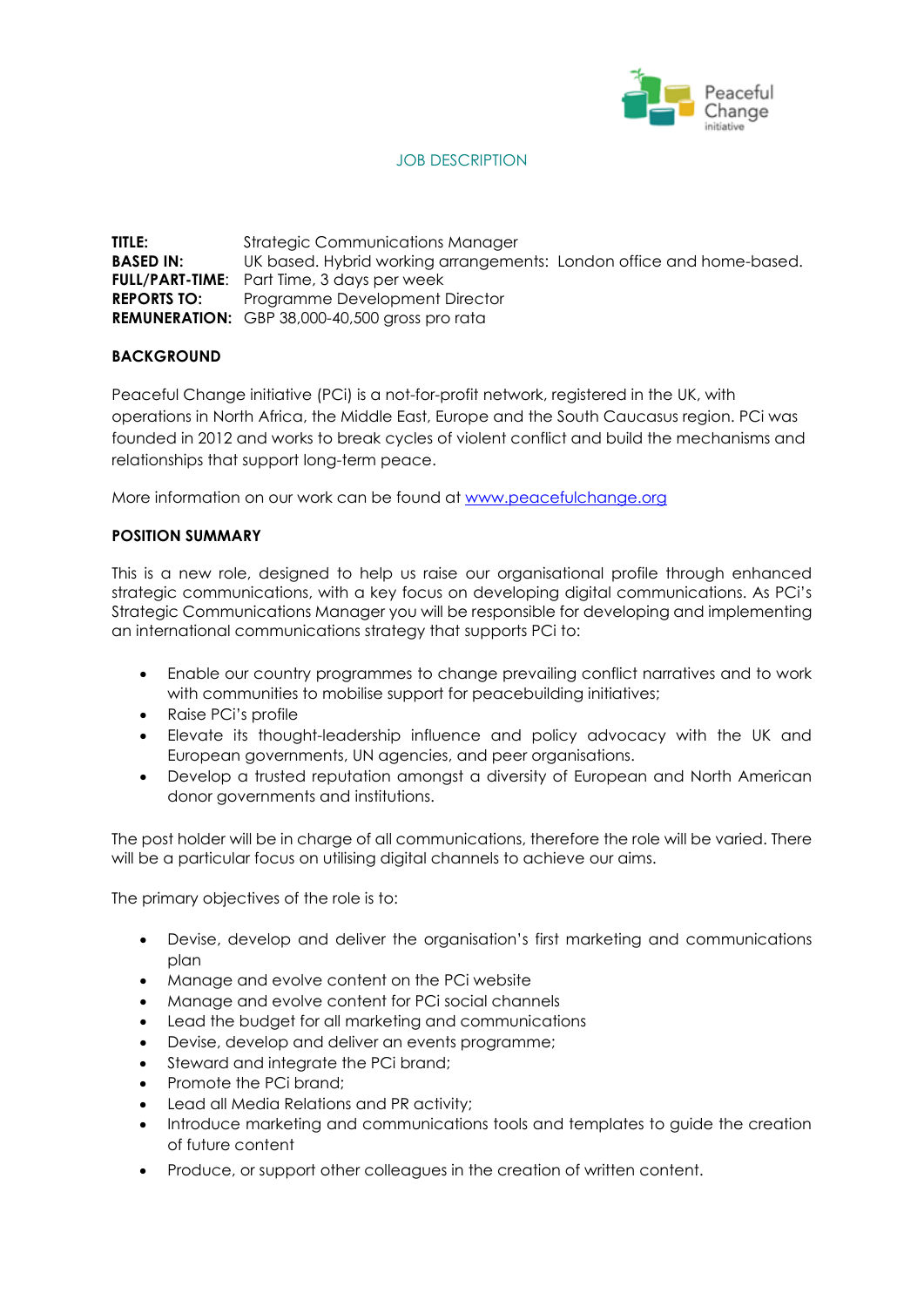The role comprises strategic and tactical activities across marketing, communications, social media, events and branding communications.

### **ROLES AND RESPONSIBILITIES**

#### **Strategic Leadership**

- Leads the development of the PCi external and digital communications strategy that is in line with our organisational goals around international relationship building, thought leadership and changing narratives for peace in an international setting.
- Establishes a communications work plan, with milestones, for the implementation of PCi's external communications and digital engagement strategies across international platforms, coordinating implementation with key colleagues, and monitoring implementation to ensure that activities are on track via use of digital analytics.
- Leads the day-to-day implementation of PCi's external communications and digital engagement strategies, articulating and driving individual tasks and activities.
- Measures the impact of PCi communications activities, using digital analytics and other measurable criteria, drawing out key learning and feeding this back into the design and implementation of future PCi communications activities.
- Leads on planning for how communications (digital and mainstream) will contribute to meeting PCi's organisational strategic objectives and feeds this into strategic planning processes and activities with KPI's to deliver measurable results.
- Engages with PCi Board of Trustees to brief them on PCi's communications approaches and activities across an international platform.

### **Digital Communications**

- Manages and develops the PCi website
- Identifies, researches, and writes useful and engaging content for target audiences on PCi's website, blog, social media
- Manages and drives engagement with the organisation's social media channels, working with colleagues across the organisation to develop and tailor content for target audiences.
- Researches and pilots new, alternative methods of reaching target audiences, integrating the learning from this back into communications strategies and plans
- Identifies and helps coordinate participation in global peacebuilding forums to showcase PCi's technical expertise and thought leadership and further PCi's advocacy agendas

### **Communications and Branding**

- Is the PCi brand guardian
- Develops tailored content for target audiences, and driving engagement with social media channels through strong relationships across the organisation
- Develops a strong understanding of PCi peacebuilding work in different countries as well as the organisation's goals and strategies and ensures they are integrated into communications and outreach activities
- Generates content for external outlets whether industry or media
- Interviews PCi colleagues for the purpose of creating content for external audiences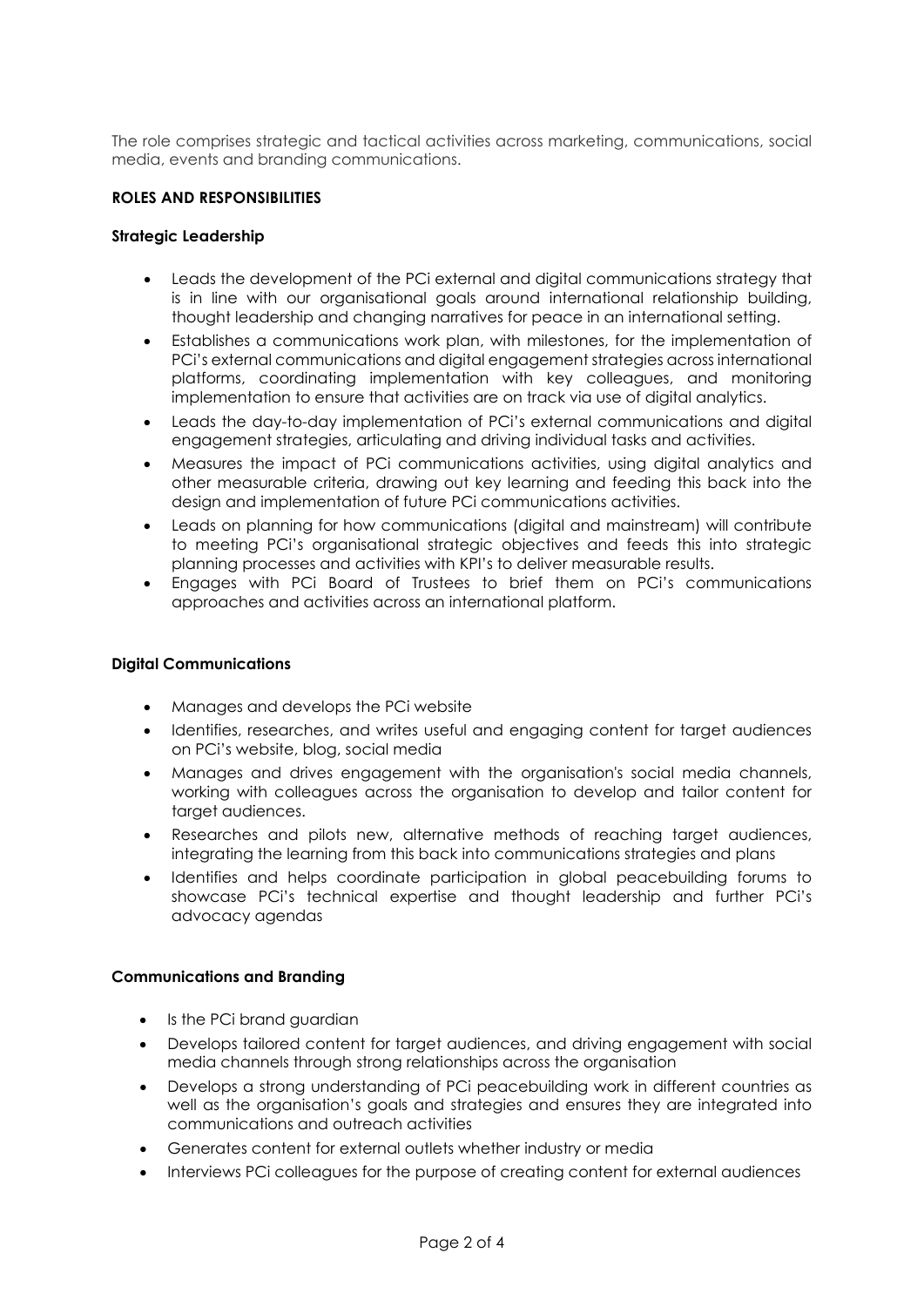• Provides timely communications expertise to the PCi executive team by responding to inquiries from PCi country and thematic teams. This may include taking on short-term assignments to lead communications needs during specific high profile events.

## **Financial Management and Fundraising**

- Plans and support fundraising and donor engagement campaigns through maximising digital content across social media platforms in collaboration with key colleagues.
- Manages PCi's communications budget, ensuring compliance with PCi financial policies and procedures and all reporting completed.

## **Relationship Management**

- Oversees agencies, freelancers and others to help deliver impactful digital communications in multiple European languages across all social media and international communication platforms.
- Mentors and may supervise PCi colleagues In writing content for digital communications
- Maintain excellent working relationships and close communication with colleagues responsible for communications in country teams.

## **Other Duties**

• Additional duties as may be reasonably required by the post holder's line manager or by the CEO (or designee).

## **PERSON SPECIFICATION**

| <b>Experience</b>                                                                                                                                                                                                                                                                                                                                                  |           |
|--------------------------------------------------------------------------------------------------------------------------------------------------------------------------------------------------------------------------------------------------------------------------------------------------------------------------------------------------------------------|-----------|
| At least 6 years' experience in organisational communications demonstrating<br>increasing responsibilities. It will be essential to demonstrate that you have led<br>the development and implementation of organisational communications and<br>digital engagement strategies from scratch and have worked on multiple<br>aspects of organisational communications | Essential |
| Formal qualification in digital communications or at least 4 years' digital<br>communications experience, including producing content for and managing a<br>social media account in a relevant setting                                                                                                                                                             | Essential |
| Proven experience developing digital content strategies, including for<br>technical and nuanced information                                                                                                                                                                                                                                                        | Essential |
| Proven experience in providing communications advise to an organisation<br>operating in an international setting                                                                                                                                                                                                                                                   | Essential |
| Proven experience in effectively monitoring the impact of international<br>communications activities and adapting the design of new activities based on<br>continuous learning                                                                                                                                                                                     | Essential |
| Experience of establishing strong collaborative relationships across different<br>international teams.                                                                                                                                                                                                                                                             | Essential |
| Strong Experience working with diverse teams and with mixed nationalities;                                                                                                                                                                                                                                                                                         | Essential |